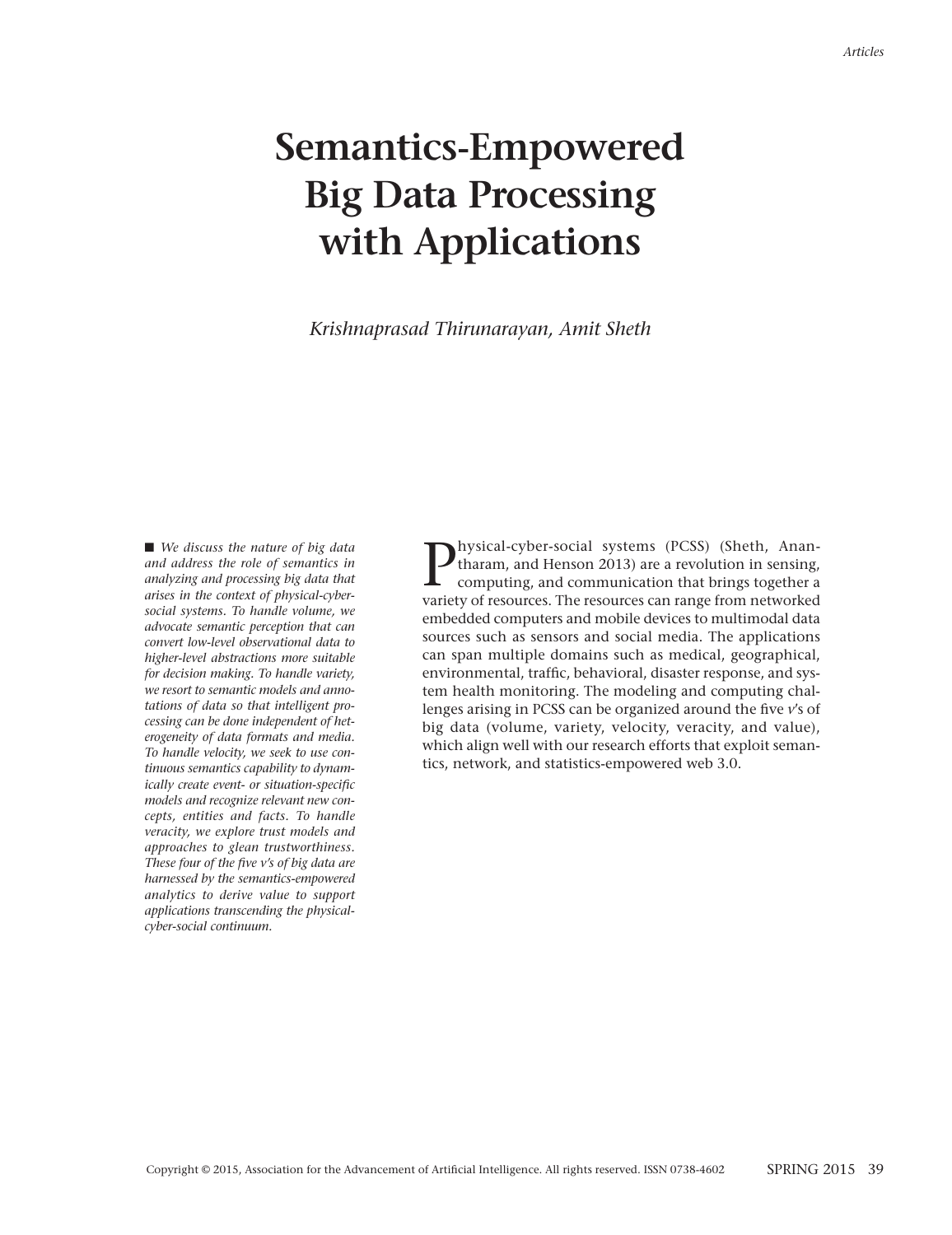# Characteristics of the Big Data Problem

We discuss the primary characteristics of the big data problem as it pertains to the five *v*'s. (The first three were originally introduced by Doug Laney of Gartner)

## Volume

The sheer number of sensors and the amount of data reported by sensors is enormous and growing rapidly. For example, more than 2 billion sensors have been deployed and about 250 terabytes of sensor data are generated for a New York to Los Angeles flight on a Boeing 737. $^1$  The Parkinson's disease data set $^2$  that tracked 16 people (9 patients  $+ 7$  controls) with mobile phones containing 7 sensors over 8 weeks is 12 gigabytes in size. However, availability of finegrained raw data is not sufficient unless we can analyze, summarize, or abstract them in actionable ways. For example, from a pilot's perspective, the sensors' data processing should yield insights about whether the jet engine and the flight control surfaces are behaving normally or whether there is cause for concern. Similarly, we should be able to measure the symptoms of Parkinson's disease using sensors on a smartphone, monitor the disease's progression, and synthesize actionable suggestions to improve the quality of life of the patient. Cloud computing infrastructure can be deployed for raw processing of massive social and sensor data. However, we still need to investigate how to effectively translate large amounts of machine-sensed data into a few human-comprehensible nuggets of information necessary for decision making. Furthermore, privacy and locality considerations require moving computations closer to the data source, leading to powerful applications on resource-constrained devices. In the latter situation, even though the amount of data is not large by normal standards, the resource constraints negate the use of conventional data formats and algorithms, and instead necessitate the development of novel encoding, indexing, and reasoning techniques (Henson, Thirunarayan, and Sheth 2012).

The volume of data challenges our ability to process them. First, it is difficult to abstract finegrained machine-accessible data into a coarsegrained human-comprehensible form that summarizes the situation and is actionable. Second, it is difficult to scale computations to take advantage of distributed processing infrastructure and, where appropriate, exploit reasoning on mobile devices.

#### Variety

PCSS generate and process a variety of multimodal data using heterogeneous background knowledge to interpret the data. For example, traffic data (such as from 511.org) contains numeric information about vehicular traffic on roads (for example, speed, volume, and travel times), as well as textual information about active events (for example, accidents, vehicle breakdowns) and scheduled events (for example, sporting events, music events) (Anantharam, Thirunarayan, and Sheth 2013). Weather data sets (such as from Mesowest) provide numeric information about primitive phenomena (for example, temperature, precipitation, wind speed) that are required to be combined and abstracted into human-comprehensible weather features in textual form. In medical domains (for example, cardiology, asthma, and Parkinson's disease), various physiological, physical, and chemical measurements (obtained through onbody sensors, blood tests, and environmental sensors) and patients' feedback and self-appraisals (obtained by interviewing them) can be combined and abstracted to determine their health and wellbeing. The available knowledge captures both qualitative and quantitative aspects. Such diverse knowledge when integrated can provide complementary and corroborative information (Sheth and Thirunarayan 2012). Geoscience data sets, and materials and process specifications used for realizing integrated computational materials engineering<sup>3</sup> (ICME) and materials genome initiative<sup>4</sup> (MGI), exhibit a lot of syntactic and semantic variety<sup>5</sup> (Thirunarayan, Berkovich, and Sokol 2005).

The variety in data formats and the nature of available knowledge challenges our ability to integrate and interoperate with heterogeneous data.

### Velocity

Handling of sensor and social data streams in PCSS requires online (as opposed to offline) algorithms to (1) efficiently crawl and filter relevant data sources, (2) detect and track events and anomalies, and (3) collect and update relevant background knowledge. For instance, Wikipedia event pages can be harnessed for relevance ranking of Twitter hashtags. The semantic similarity of a hashtag to an event can be determined by leveraging the background knowledge in the corresponding event page on Wikipedia. Specifically, we have used the entities that co-occur with the tweets containing the hashtag and the entities present in the Wikipedia event page to determine the relevance ranking (Kapanipathi et al. 2013). Similarly, entities can be tracked in the context of a natural disaster or a terror attack. For example, during Hurricane Sandy, tweets indicated possible flooding of a subway station, whose location obtained using open data<sup>6</sup> helped identify sensors for real-time updates. On the other hand, raw speed of interaction is critical for financial market transactions.

The rapid change in data and trends challenges our ability to process them. First, it is difficult to filter and rank the relevant data incrementally and in real time. Second, it is difficult to cull and evolve the relevant background knowledge.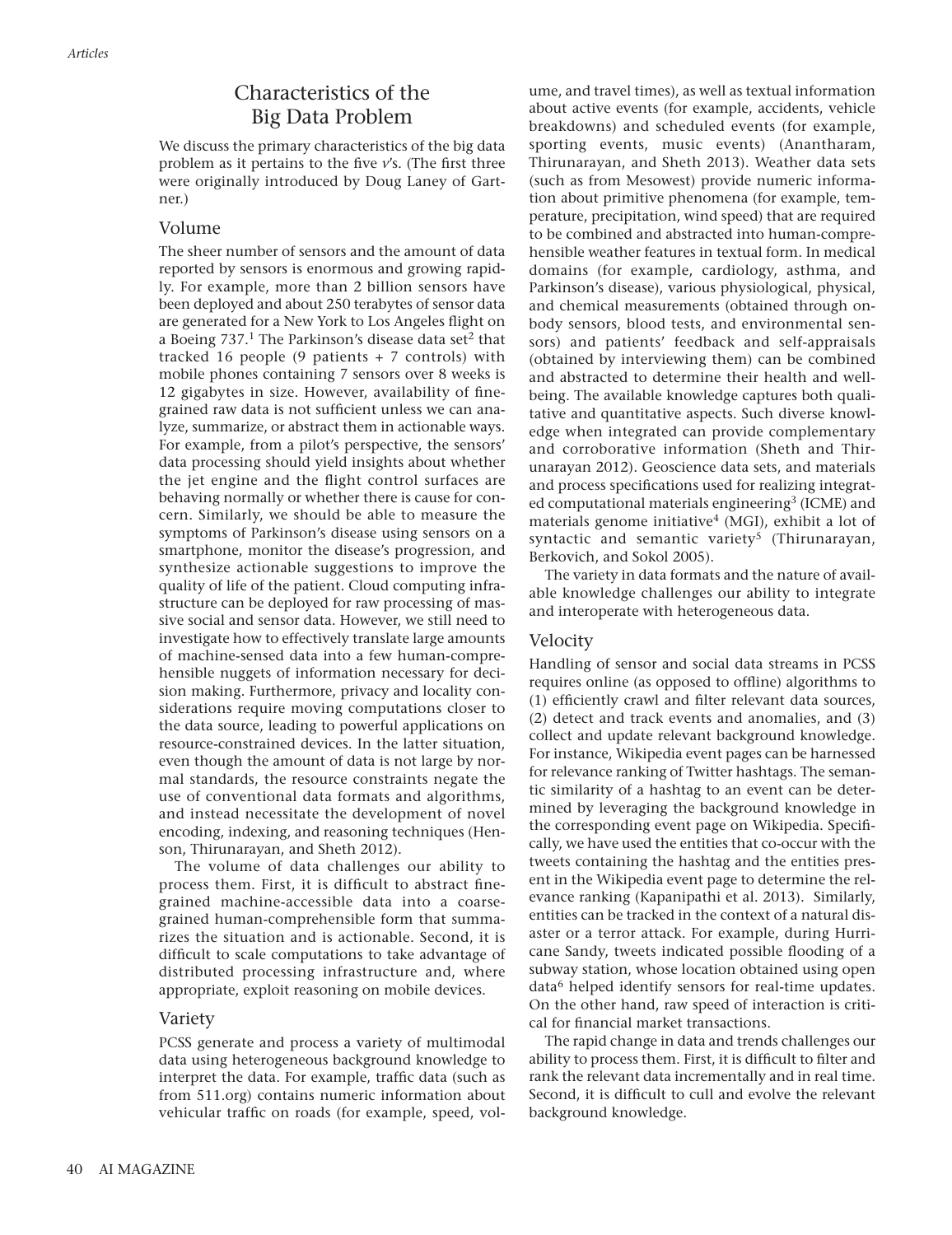#### Veracity

PCSS receive data from sensors subject to the vagaries of nature (some sensors may even be compromised), or from crowds with incomplete information (some sources may even be deceitful). Statistical methods can be brought to bear to improve trustworthiness of data in the context of homogeneous sensor networks, while semantic models can be used for heterogeneous sensor networks (Thirunarayan et al. 2013). For instance, for applications that involve both humans and sensors systems, it is crucial to have trustworthy aggregation of all data and control actions. The 2002 Überlingen midair collision<sup>7</sup> occurred because the pilot of one of the planes trusted the human air traffic controller (who was ill informed about the unfolding situation) instead of the electronic traffic collision avoidance system (TCAS) (which was providing a conflicting but correct course of action to avoid collision). Similarly, we were unable to identify and resolve inconsistencies, disagreements, and changes in assertions in the aftermath of the rumor about Sunil Tripathi being a potential match for the grainy surveillance photographs of the Boston Marathon bomber. 8 These examples illustrate the difficulties we face while making decisions based on conflicting data from different sources.

The determination of veracity of data challenges our ability to detect anomalies and inconsistencies in social and sensor data. Reasoning about trustworthiness of data is also difficult. Fortunately, the latter can exploit temporal history, collective evidence, and context for conflict resolution.

#### Value

Semantics-empowered analytics of big data can be harnessed to deal with the challenges posed by volume, velocity, variety, and veracity to derive value. A key aspect in transforming PCSS to provide actionable information is the construction and application of relevant background knowledge needed for data analytics and prediction. For example, a hybrid of statistical techniques and declarative knowledge can benefit leveraging sensor data streams in a variety of applications ranging from personalized health care, to reducing readmission rates among cardiac patients, to improving quality of life among asthmatic patients. Ultimately, the analysis of environmental, medical, system health, and social data enables situational awareness and derivation of nuggets of wisdom for action.

Extracting value using data analytics on sensor and social data streams challenges our ability to acquire and apply knowledge from data and integrate it with declarative domain knowledge for classification, prediction, decision making, and personalization.

## Role of Semantics in Big Data Processing

We discuss examples of our early research in developing semantics-empowered techniques to address the big data problem organized around the five *v*'s from Kno.e.sis's active multidisciplinary projects<sup>9</sup> (Thirunarayan and Sheth 2013), while realizing that it will require a longer survey paper to review research being pursued by our community at large.

#### Addressing Volume: Semantic Scalability

Semantics-based models address the volume challenge by relating how high-level human-sensible abstractions can manifest in terms of low-level sensor observations. This enables filtering of data by determining what to focus on and what to ignore, promoting scalability. Thus, the key to handling volume is to change the level of abstraction for data processing to information that is meaningful to human activity, actions, and decision making. We have called this *semantic perception* (Henson 2013, Sheth 2011a), which involves semantic integration of large amounts of heterogeneous data and application of perceptual inference using background knowledge to abstract data and derive actionable information. Our work involving the semantic sensor web (SSW) and IntellegO (Henson, Sheth, and Thirunarayan 2012), which is a model of machine perception, integrates both deductive and abductive reasoning into a unified semantic framework. This approach not only combines and abstracts multimodal data but also seeks relevant information that can reduce ambiguity and minimize incompleteness, a necessary precursor to decision and action. Specifically, our approach uses background knowledge, expressed through cause-effect relationships, to convert low-level data into high-level actionable abstractions, using cyclical perceptual reasoning involving predictions, discrimination, and explanation. For instance, in the medical context, symptoms can be monitored using sensors, and plausible disorders that can account for them can be abduced. However, what heart failure patients will benefit from are suggestions such as whether the condition is as normally expected, or requires a call or visit to a nurse or doctor, or hospitalization. The first example, which follows, can be formalized using our approach with demonstrable benefits, while the subsequent examples require research into high-fidelity models and human mediation for fruition.

#### Example One: Weather Use Case

This application involves determining and tracking weather features from weather phenomena, with the potential for tasking sensors if additional information is necessary. We have developed the semantically enabled sensor observation service (SemSOS), which leverages semantic technologies to model the domain of sensors and sensor observations in a suite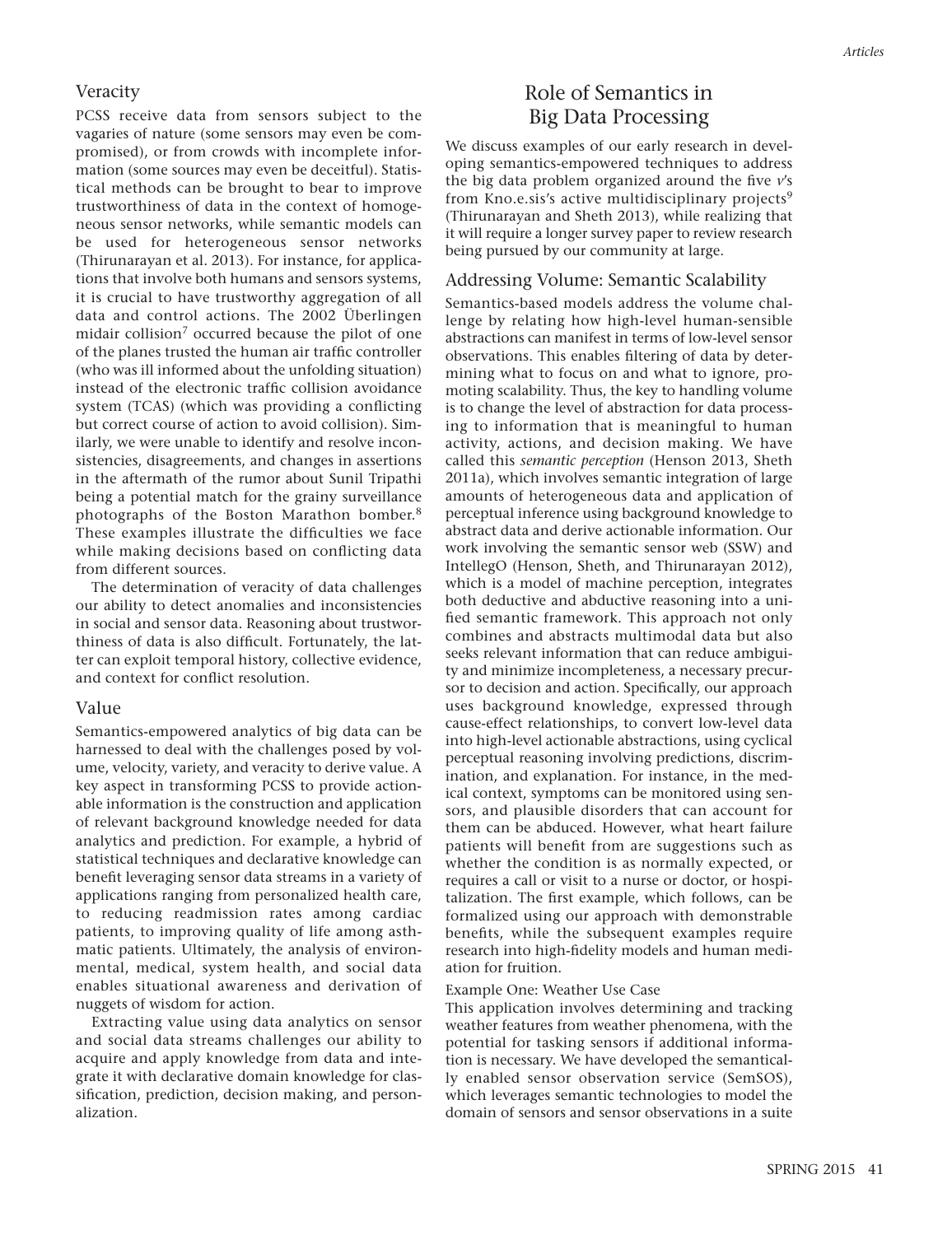of ontologies, adding semantic annotations to the sensor data, and reasoning over them (Henson et al. 2009). Specifically, we have extended an open source SOS implementation, 52North, with our semantic knowledge base. For the weather use case, we have used rules provided by NOAA to map primitive machine-sensed weather data (for example, wind speed, temperature, precipitation) to human-comprehensible weather features (for example, blizzard, flurry). SemSOS provides the ability to query highlevel knowledge of the environment as well as lowlevel raw sensor data using SPARQL. The task of abstracting low-level sensor data to high-level features as explanation is abductive in nature, while disambiguation among multiple explanations requires deduction and selectively seeking additional data.

#### Example Two: Health Care Use Case (Diagnosis, Prevention, and Cure)

These applications involve determining disorders afflicting a patient — their degree of severity and progression — by monitoring symptoms through sensors and mobile devices. They can also be augmented with patient-reported observations (for example, about feeling giddy or tired or depressed that cannot always be ascertained through physical/chemical means), and/or laboratory test results.

Semantic perception involves abstracting machine-sensed data into coarse-grained form (for example, using average, peak, rate of change, duration), and extracting human-comprehensible features by integrating them. This approach requires construction of suitable domain models and a hybrid abductive/deductive reasoning framework, which is our current research focus. Abduction generates abstractions of sensor data as explanations. Deduction can be used to discriminate among multiple explanations by predicting and seeking confirmation by tasking appropriate sensors. In general, this iterative and interleaved use of abduction and deduction can eventually generate the minimum explanation that can be used to determine action. For example, abduction can be applied to weather phenomena data (for example, precipitation and temperature) to determine weather features (for example, flurry and blizzard) that can be further disambiguated by making additional observations (for example, wind speed), before taking action. Similarly, abduction can be applied to observed symptoms to determine candidate diseases that can then be disambiguated using the results of additional tests, before one can determine medications and regimen. For Parkinson's disease, data from accelerometer, GPS, compass, microphone, and others are converted into human-perceived features such as tremors, walking style, balance, and slurred speech to diagnose and monitor disease progression and to recommend control options. For heart failure patients, weight change, heart rate, blood pressure, oxygen level, and others are combined and translated into risk level for hospital readmission (to minimize preventable readmissions). For asthma patients, data from environmental and physiological sensors and personal feedback about wheezing, coughing, sleeplessness, and others can be used to recommend prevention strategies, treatment levels, and control options. The continuous monitoring of a patient, his or her surroundings, and the associated domain models can be used to determine actionable causes for the symptoms rather than just educated guesses. In general, patients suffering from chronic diseases can benefit from suggestions for avoiding aggravating factors to improve the quality of life and for enhancing adherence/compliance to prescribed treatment or control options.

Some specific research goals to be pursued to realize semantics-based analytics (that also overlap with approaches to meet the variety challenge) include: (1) Development and codification of high-fidelity background knowledge for processing sensor data streams using expressive semantic representations. For example, in the realm of health care, symptoms and disorders are complex entities with complicated interactions. The acceptable and desirable thresholds for various monitored parameters depend on comorbidity, especially due to chronic conditions. Any representation must provide the necessary expressivity to accurately formalize the reality of the situation. (2) Using contextual information and personalization. An accurate interpretation of data is based on spatiotemporal-thematic contextual knowledge. In medical scenarios, effective treatment also requires personalization on the patient's historical data and the clinician-prescribed current protocol (for example, maintain BP at higher than what is normal for NIH-specific guidelines) such as what is in electronic medical records (EMR). (3) Effective summarization and justification of recommended action. One of the problems resulting from indiscriminate sensing and logging of observed data due to ubiquity of mobile computing, wireless networking, and communication technologies is that we are drowned in the noise. <sup>10</sup> The ability to determine the nature and severity of a situation from a glut of data and to issue an informative alert or summary that is accessible to and actionable by the end users is a critical challenge we are addressing in the kHealth project. (4) Efficient perceptual reasoning on resource-constrained devices. In order to provide intelligent computing at the edge, we need techniques to collect the data at the edge, intelligently reason with the data using background knowledge, and return the essence. For example, this is required to address privacy concerns and the need for timely and ubiquitous access to data using wireless mobile devices. Its realization will also spur use of innovative and specialized inference techniques on resource-constrained devices as described in the next section (Henson, Thirunarayan, and Sheth 2012).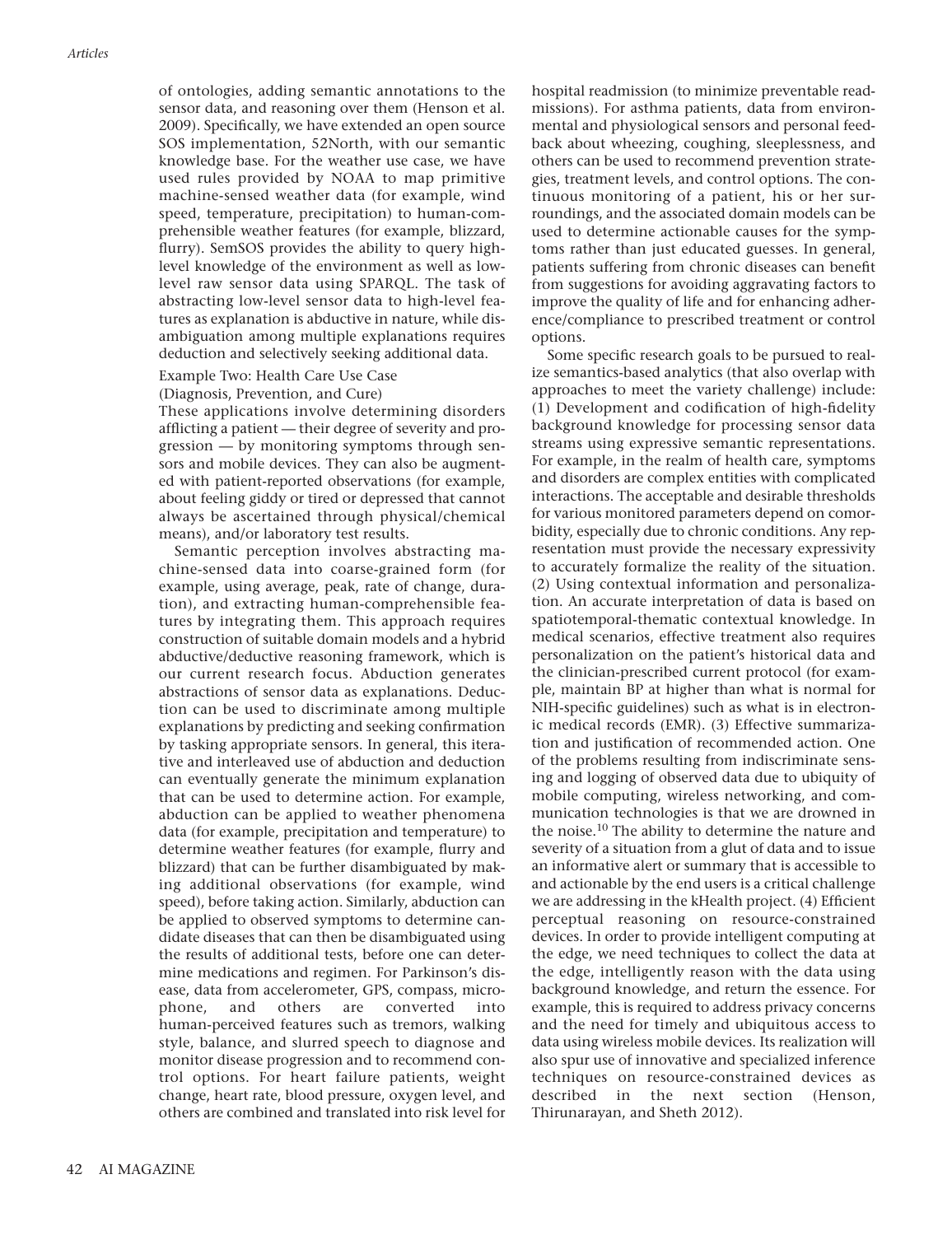

*Figure 1. Bipartite Graph Representation of a Simple Cardiology Knowledge Base.*

## An Efficient Approach to Semantics-Based Machine Perception in Resource-Constrained Devices

We employed OWL to formally define the two inference tasks needed for machine perception — explanation and discrimination (Henson, Thirunarayan, and Sheth 2011). Unfortunately, this declarative specification does not run as is on extant mobile devices using a standard reasoner, as its memory and time requirements far exceed the capacity provided by the popular configurations of the mobile devices. This hurdle has been overcome using bit-vectorencoding-based algorithms for explanation and discrimination tasks as summarized later (Henson, Thirunarayan, and Sheth 2012).

#### Semantic Sensor Ontology

The SSN ontology serves as a foundation to formalize the semantics of perception. An observation (ssn:Observation) is defined as a situation that describes an observed feature, an observed property, the sensor used, and a value resulting from the observation. (Note: The prefix ssn is used to denote concepts from the SSN ontology.) A feature (ssn:Feature) is an object or event in an environment, and a property (ssn:Property) is an observable attribute of a feature. For example, in cardiology, elevated blood pressure is a property of the feature Hyperthyroidism. In SSN, knowledge of the environment is represented as a relation (ssn:isPropertyOf) between a property and a feature. To enable integration with other ontological knowledge on the web, this knowledge is aligned with concepts in the DOLCE Ultra Lite ontology.<sup>11</sup> Figure 1 provides a simple example from the cardiology domain.

#### Semantics of Machine Perception

A feature is said to explain an observed property if the property is related to the feature through an ssn:isPropertyOf relation. In figure 1, Hyperthyroidism explains the observed properties elevated blood pressure, clammy skin, and palpitations. Since several features may be capable of explaining a given set of observed properties, explanation is most accurately defined as an abductive process. For example, the observed properties, elevated blood pressure and palpitations, are explained by the features Hypertension and Hyperthyroidism. A property is said to discriminate between a set of features if its presence can reduce the set of explanatory features. In figure 1, the property clammy skin discriminates between the features, Hypertension and Hyperthyroidism. For a detailed formal description of explanation and discrimination tasks in OWL, see Henson, Thirunarayan, and Sheth (2012).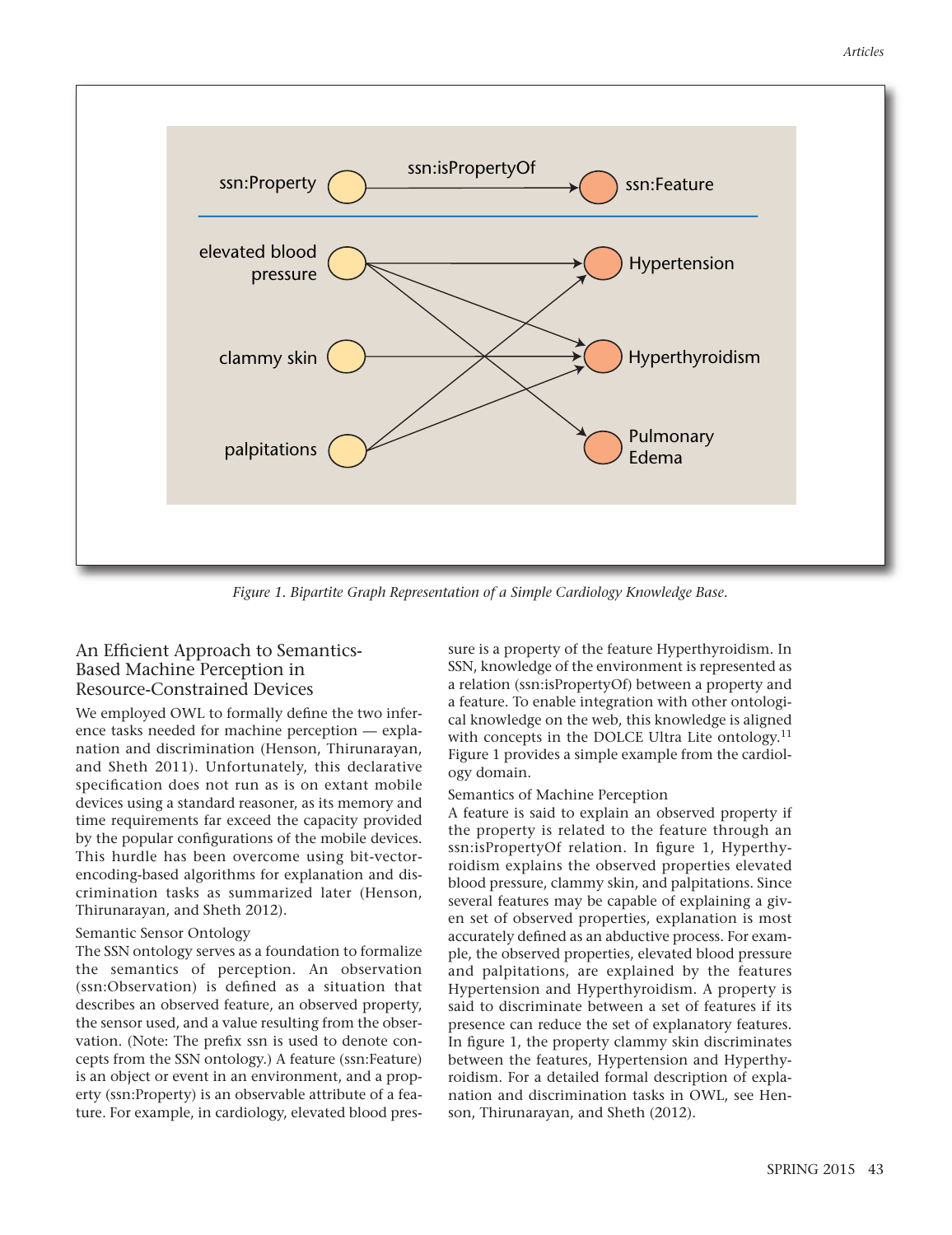

*Algorithm 1. Explanation.*

| $[1]$             | input $EXPL_{BV}$ , OBSV <sub>BV</sub>              |
|-------------------|-----------------------------------------------------|
| $\lceil 2 \rceil$ | define BitVector DISC <sub>pv</sub>                 |
|                   | [3] for each $i = 0$   sso: Property   -1           |
| $\lceil 4 \rceil$ | $DISC_{\text{RV}}[i] = 0$                           |
|                   | [5] define BitVector ZERO <sub>RV</sub>             |
|                   | [6] <b>for each</b> $j = 0$   sso: Feature   -1     |
| $\lceil 7 \rceil$ | $\text{ZERO}_{\text{RV}}[j] = 0$                    |
|                   | [8] <b>for each</b> i = 0 $ OBSV_{BV} -1$           |
| $\lceil 9 \rceil$ | if $OBSV_{\text{RV}}[i] == 0$ then                  |
| $[10]$            | $BitVector$ $PEXPL_{BV}$ =                          |
| [11]              | $EXPL_{\text{RV}}$ AND (row i in $KB_{\text{RM}}$ ) |
| $[12]$            | if $PEXPL_{RV}$ != $ZERO_{RV}$ and                  |
| [13]              | $PEXPL_{RV}$ != $EXPL_{RV}$ then                    |
| [14]              | $DISC_{RV}[i] = 1$                                  |

*Algorithm 2. Discrimination.*

Efficient Algorithms for Machine Perception To implement machine perception on resource-constrained devices, we developed bit-vector based algorithms for explanation and discrimination, satisfying a single-feature assumption (that is, one feature is sufficient to account for all the observed properties).

To preserve the ability to share and integrate with knowledge on the web, lifting and lowering mappings between the semantic representations (in RDF) and bit-vector representations were developed. An environmental knowledge base is represented as a bit matrix  $KB_{BM}$ , with rows representing properties and columns representing features.  $KB<sub>BM</sub>[i][j]$  is set to 1 (true) *iff* the property  $p_i$  is a property of feature  $f_i$  (that is, there exists an ssn:isPropertyOf(pi,fj) relation). Observed properties are represented as a bit vector  $\mathrm{OBSV}_{\mathrm{BV}}$  where  $\mathrm{OBSV}_{\mathrm{BV}}[i]$  is set to 1 *iff* ObservedProp- $\text{erty}(p_i)$  holds (that is, property  $p_i$  has been observed). Explanatory features are represented as a bit vector  $\text{EXPL}_{\text{BV}}$   $\text{EXPL}_{\text{BV}}[\text{j}]$  is set to  $1$  *iff* ExplanatoryFeature(f<sub>j</sub>) holds (that is, the feature  $f_i$  explains the set of observed properties represented in OBSV<sub>BV</sub>). Discriminating properties are represented as a bit vector DIS- $C_{BV}$  where  $DISC_{BV}[i]$  is set to 1 *iff* Discriminating-Property( $\mathrm{p_i}$ ) (that is, the property  $\mathrm{p}_i$  discriminates between the set of explanatory features represented in  $EXPL_{BV}$ ).

#### Algorithm for Explanation

The strategy employed for efficient implementation of the explanation task relies on the use of the bit vector AND operation to discover and dismiss those features that cannot explain the set of observed properties. It begins with all the features as potentially explanatory, and iteratively dismisses those features that cannot explain an observed property. Eventually, for each index position in  $EXPL_{BV}$  that is set to 1, the corresponding feature explains all the observed properties. See algorithm 1.

#### Algorithm for Discrimination

The strategy employed for efficient implementation of the discrimination task relies on the use of the bit vector AND operation to discover and indirectly assemble those properties that discriminate between a set of explanatory features. The discriminating properties are those that are determined to be neither expected for all features nor not applicable for any feature. Note that for a not-yet-observed property at index *i*, and the bit vector  $PERPL_{BV}$ : (1)  $PERPL_{BV}$  =  $EXPL_{BV}$  holds and the *i*th property is expected; (2)  $PEXPL<sub>BV</sub> = ZERO<sub>BV</sub>$  holds and the *i*th property is not applicable; or (3) the *i*th property discriminates between the explanatory features. Eventually, properties in  $DISC<sub>BV</sub>$  are each capable of partitioning the set of explanatory features in  $EXPL_{BV}$  See algorithm 2.

#### Illustrative Example

Figure 1 captures the knowledge base (causal relationship) associating observed properties (symptoms) and explanatory features (disorders). For example, the observation palpitations is explained by both Hypertension and Hyperthyroidism. Similarly, the observations elevated blood pressure, and palpitations can be explained by the three disorders hypertension, hyperthyroidism, and pulmonary edema. Viewing it another way, the observed properties elevated blood pressure and palpitations are both expected properties of the features Hypertension and Hyperthyroidism, and hence the former properties cannot be used to discriminate the latter features. The observed property clammy skin is not applicable to the features Hypertension and Hyperthyroidism because the latter does not cause the former. Hence the former property cannot be used to discriminate the latter features. Discriminating properties are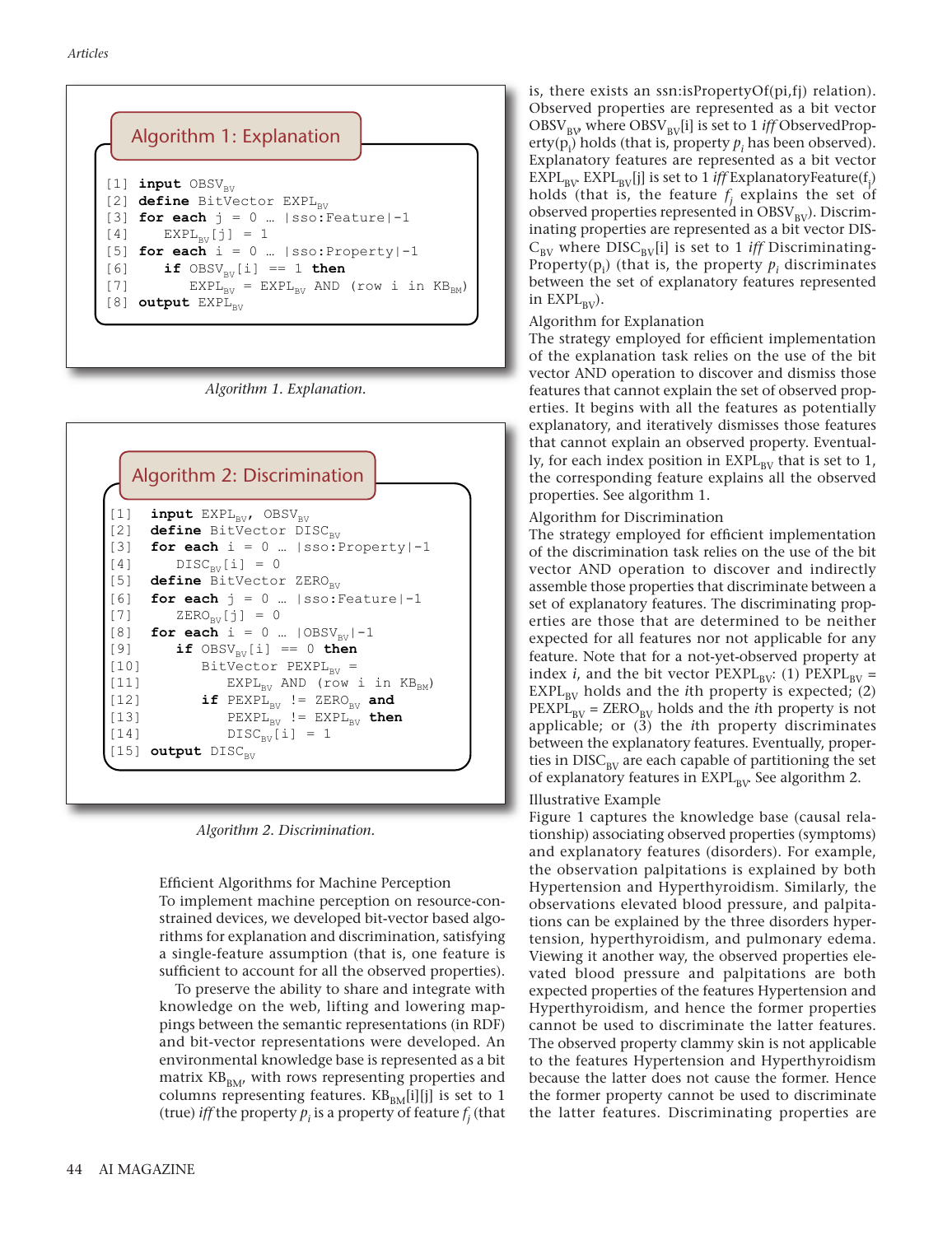

*Figure 2. Evaluation.* Explanation (OWL) with  $O(n^3)$  growth.

those that are neither expected nor not applicable. Thus, the observation clammy skin can be used to discriminate between hypertension and hyperthyroidism because clammy skin is caused by hyperthyroidism but not by hypertension.

#### Evaluation

We compared the use of OWL reasoner for running our OWL specifications with the bit-vector-based algorithms. (Recall that these algorithms have been shown to be formally correct with respect to the declarative specification in OWL [Henson, Sheth, and Thirunarayan 2012].) Both implementations are coded in Java, compiled and run on a Dalvik VM for Android phone. The OWL implementation uses Androjena, <sup>12</sup> a port of the Jena Semantic Web Framework for Android OS. The Samsung Infuse<sup>13</sup> phone had a 1.2 GHz processor, 16 gigabyte storage capacity, and 512 megabytes of internal memory.

To test the efficiency of the two approaches, we timed and averaged 10 executions of each inference task. To test the scalability and evaluate worst-case complexity, the set of relations between properties and features in the knowledge base form a complete bipartite graph. In addition, for the explanation evaluations, every property is initialized as an observed

property; for the discrimination evaluations, every feature is initialized as an explanatory feature. We varied the size of the knowledge base along two dimensions — properties and features. In the OWL approach, as the number of observed properties increase, the ExplanatoryFeature class grows more complex (with more conjoined clauses in the complex class definition). As the number of features increase, the ExpectedProperty class and NotApplicableProperty class grow more complex. In the bitvector approach, as the number of properties increase, the number of rows in KBBM grows. As the number of features increase, the number of columns grows.

#### Result of OWL Evaluations

The results from the OWL implementations of explanation and discrimination are shown in figures 2 and 3, respectively. With a knowledge base of 14 properties and 5 features, and 14 observed properties to be explained, explanation took 688.58 seconds to complete (11.48 minutes); discrimination took 2758.07 seconds (45.97 minutes). With 5 properties and 14 features, and 5 observed properties, explanation took 1036.23 seconds to complete (17.27 minutes); discrimination took 2643.53 seconds (44.06 minutes).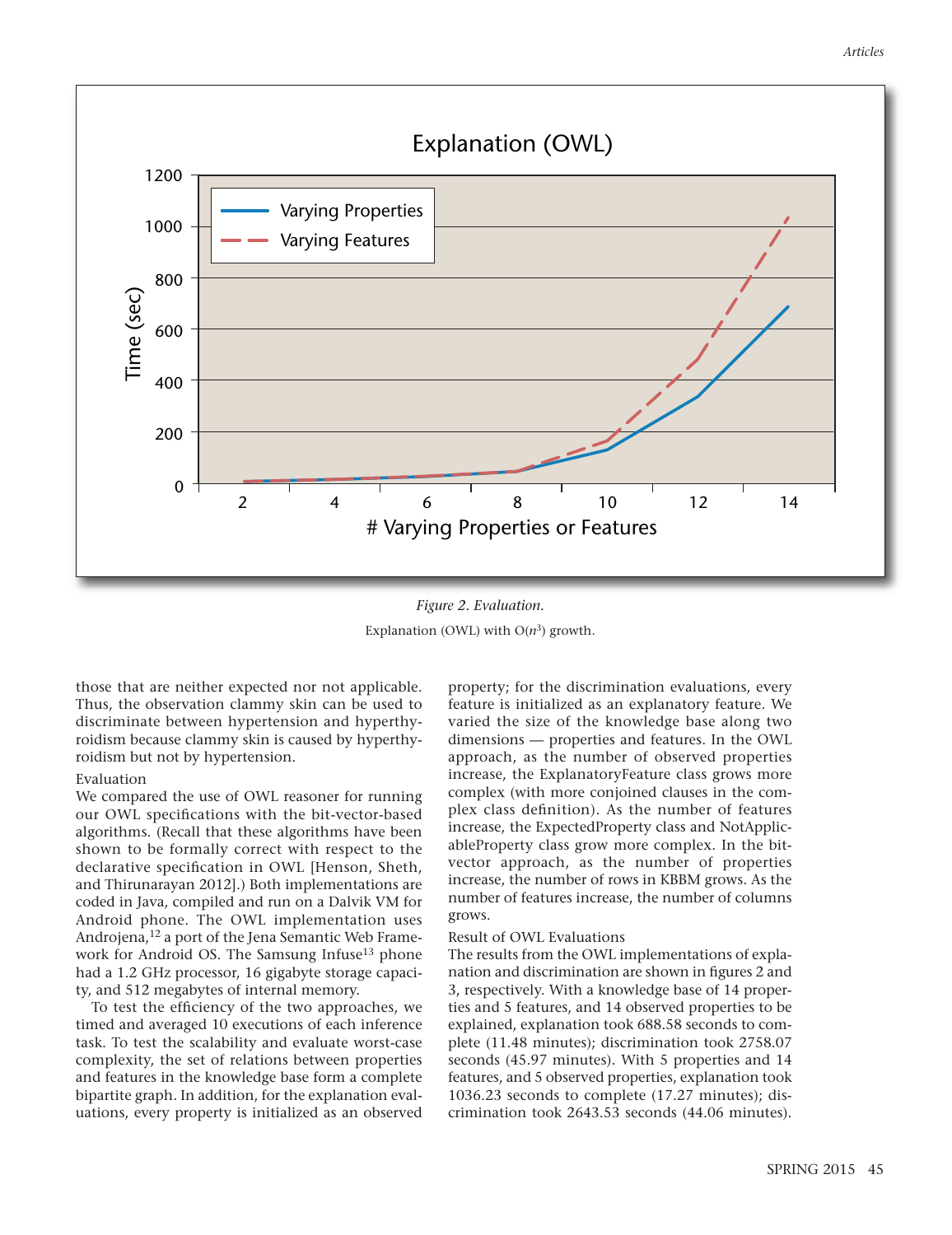

*Figure 3. Evaluation.* Discrimination (OWL) with  $O(n^3)$  growth.

In each of these experiments, the mobile device runs out of memory if the number of properties or features exceeds 14. The results of varying both properties and features show greater than cubic growth rate  $(O(n^3))$  or worse). For explanation, the effect of features dominates; for discrimination, we are unable to discern any significant difference in computation time between an increase in the number of properties versus features.

#### Result of Bit-Vector Evaluations

The results from the bit-vector implementations of explanation and discrimination are shown in figures 4 and 5, respectively. With a knowledge base of 10,000 properties and 1,000 features, and 10,000 observed properties to be explained, explanation took 0.0125 seconds to complete; discrimination took 0.1796 seconds. With 1,000 properties and 10,000 features, and 1,000 observed properties, explanation took 0.002 seconds to complete; discrimination took 0.0898 seconds. The results of varying both properties and features show linear growthrate  $(O(n))$ ; and the effect of properties dominates.

#### Discussion of Results

The evaluation demonstrates orders of magnitude improvement in both efficiency and scalability. The inference tasks implemented using an OWL reasoner both show greater than cubic growth-rate  $(O(n^3))$  or worse), and take many minutes to complete with a small number of observed properties (up to 14) and small knowledge base (up to 19 concepts; #properties + #features). On the other hand, the bit-vector implementations show linear growth rate  $(O(n))$ , and take milliseconds to complete with a large number of observed properties (up to 10,000) and large knowledge base (up to 11,000 concepts).

#### Overall Summary

We first developed a declarative specification of the explanation and discrimination steps in first-order logic (Henson, Thirunarayan, and Sheth 2011) and in OWL (Henson, Sheth, and Thirunarayan 2012). We demonstrated that, under single-feature (single-disorder) assumption, the explanation generation (an abductive task) can be carried out by a (deductive) OWL reasoner. We then developed bit-vector encoding as (significantly more) efficient approach to computing the explanation. Specifically, the OWL language and reasoner is more expressive than our limited framework as far as deductive inferences are concerned. However, this reasoner is inadequate for efficiently carrying out the explanation and discrim-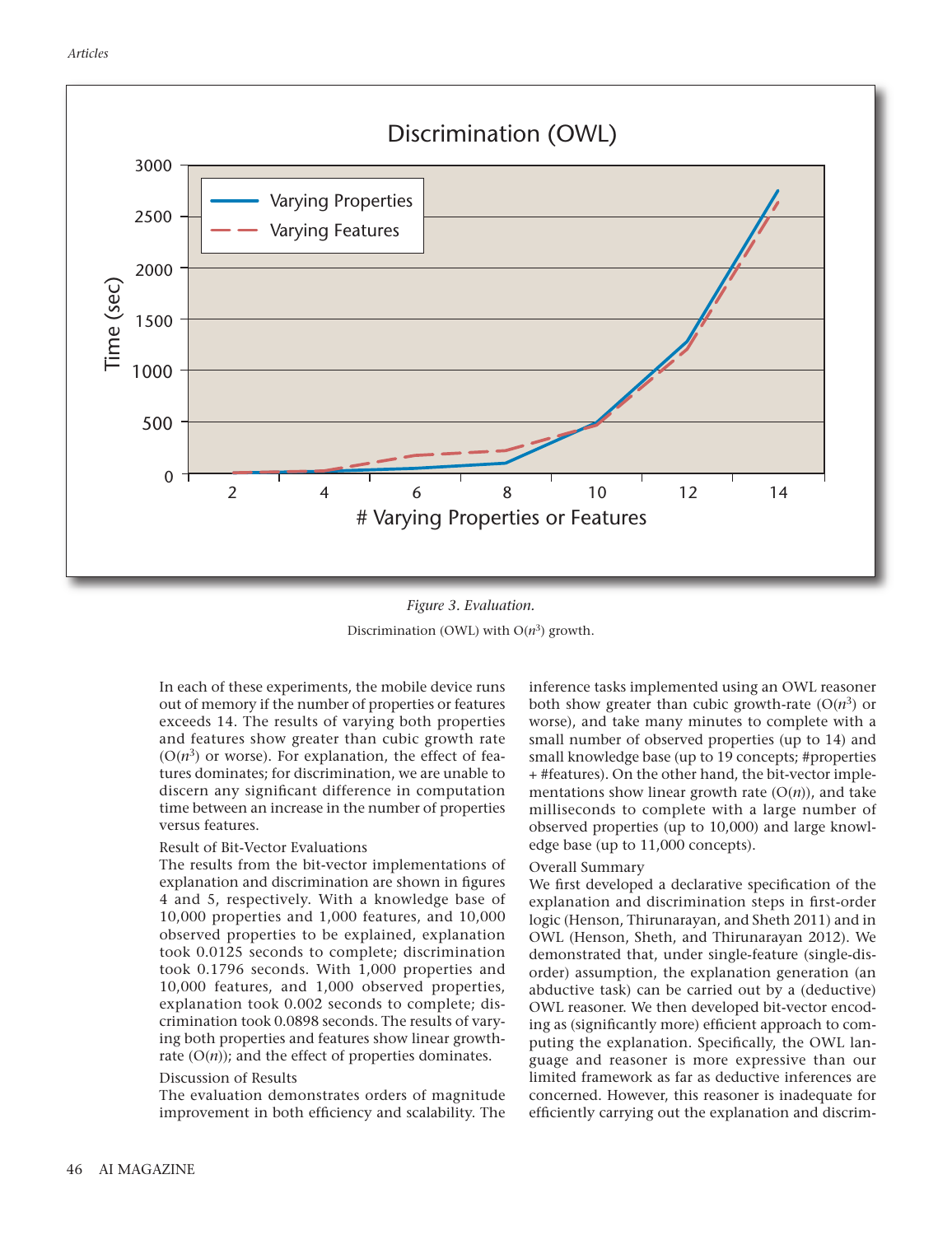

## *Figure 4. Evaluation.* Explanation (bit vector) with O(*n*) growth.

ination steps we need for our use cases on resourceconstrained devices as discussed. In fact, the (perception cycle) computation that yields minimum explanation (consisting of single entity/feature) is iterative and requires interleaved use of explanation (abduction) and discrimination (deduction) steps.

For the explanation and discrimination inference tasks executed on a resource-constrained mobile device, the evaluation highlights both the limitations of OWL reasoning and the efficacy of specialized algorithms utilizing bit-vector operations. The bitvector encodings and algorithms yield significant and necessary computational enhancements including asymptotic order of magnitude improvement, with running times reduced from minutes to milliseconds, and problem size increased from 10s to 1000s. See figures 2, 3, 4, and 5 for details. The prototyped approach holds promise for applications of contemporary relevance (for example, health care/cardiology).

#### Addressing Velocity: Continuous Semantics

Velocity can be perceived as either (1) handling large amount of streaming information for real-time analysis (for example, Super Bowl generated 17,000 tweets/second) or (2) analyzing and delivering timely information (for example, detect people in trouble and respond through social media to help them out during disasters). In our work, we have focused more on dealing with the latter challenge. For real-time analysis of social data (Twitter) during events, it is necessary to keep the data filter (crawler) abreast of the happenings of the event. For example, during Hurricane Sandy, the focus on changing locations (path of the hurricane) and happenings (power cut, flooding, fire) has to be adapted to keep the analysis up to date with the event.

As part of our continuous semantics agenda (Sheth, Thomas, and Mehra 2010; Sheth 2011b), we support dynamic creation and updating of semantic models from social-knowledge sources such as Wikipedia and LOD. These offer exciting new capabilities in making real-time social and sensor data more meaningful and useful for advanced situational awareness, analysis, and decision making. Example applications can be as diverse as following election cycles to forecasting, tracking, and monitoring the aftermath of disasters. In figure 6, Twarql (Mendes et al. 2010) is a social data stream filtering application that utilizes domain models to deter-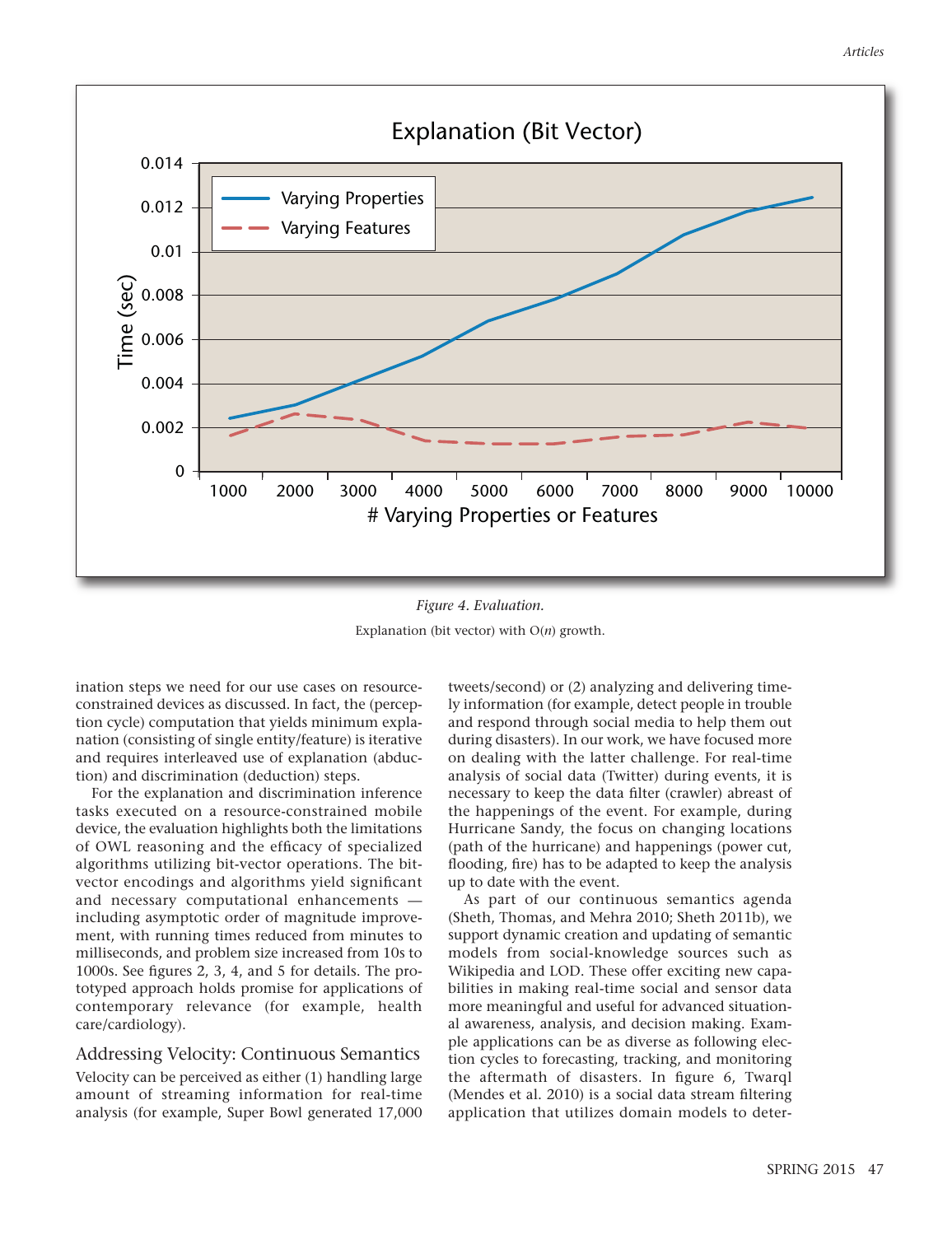

## *Figure 5. Evaluation.* Discrimination (bit vector) with O(*n*) growth.

mine the appropriate key terms to filtering topically relevant tweets. However, given that many events (for example, disasters, unrests, and social movements) change in unanticipated ways, having a static predefined model would reduce the recall and consequently miss temporally relevant information (tweets) of the event. In continuous semantics, the tweets themselves are used in conjunction with Wikipedia for dynamic model creation by Doozer (Sheth, Thomas, and Mehra 2010). Such a dynamic domain model is then leveraged for crawling temporally relevant tweets by Twarql. For example, during the Egypt revolt, when the term *million man march* appeared on January 29, 2011, the day before this suddenly planned event, we used the tweets to find frequently occurring terms to generate a temporally relevant domain model. The domain model consisted of Heliopolis as a concept relevant to the Egypt revolt. Heliopolis is a suburb in Egypt and was the destination of million man march. This helped to crawl more tweets that mentioned the term relevant to the event. A preliminary study of determining evolving key terms (hashtags) for events was done on U.S. presidential elections and Hurricane Sandy. Our approach is able to improve recall and crawl for (on an average) 90 percent precise tweets using the top five relevant hashtags. 14

# Addressing Variety:

## Hybrid Representation and Reasoning

Use of semantic metadata to describe, integrate, and interoperate between heterogeneous data and services can be very powerful in the big data context, especially if annotations can be generated automatically or with some manual guidance and disambiguation (Sheth and Thirunarayan 2012). Continuous monitoring of PCSS is producing fine-grained sensor data streams, which is unprecedented. Hence, domain models capturing cause-effect relationships and associations between features and data patterns gleaned from the recently available sensors and sensor modalities have not been uncovered and formalized hitherto. Such properly vetted domain models are, however, critical for prediction, explanation, and ultimately, decision making in real time from the sensed data. Further, objective physical sensors (for example, weather sensors, structural integrity sensors) provide quantitative observations. In contrast, subjective citizen sensors (for example, tweets) pro-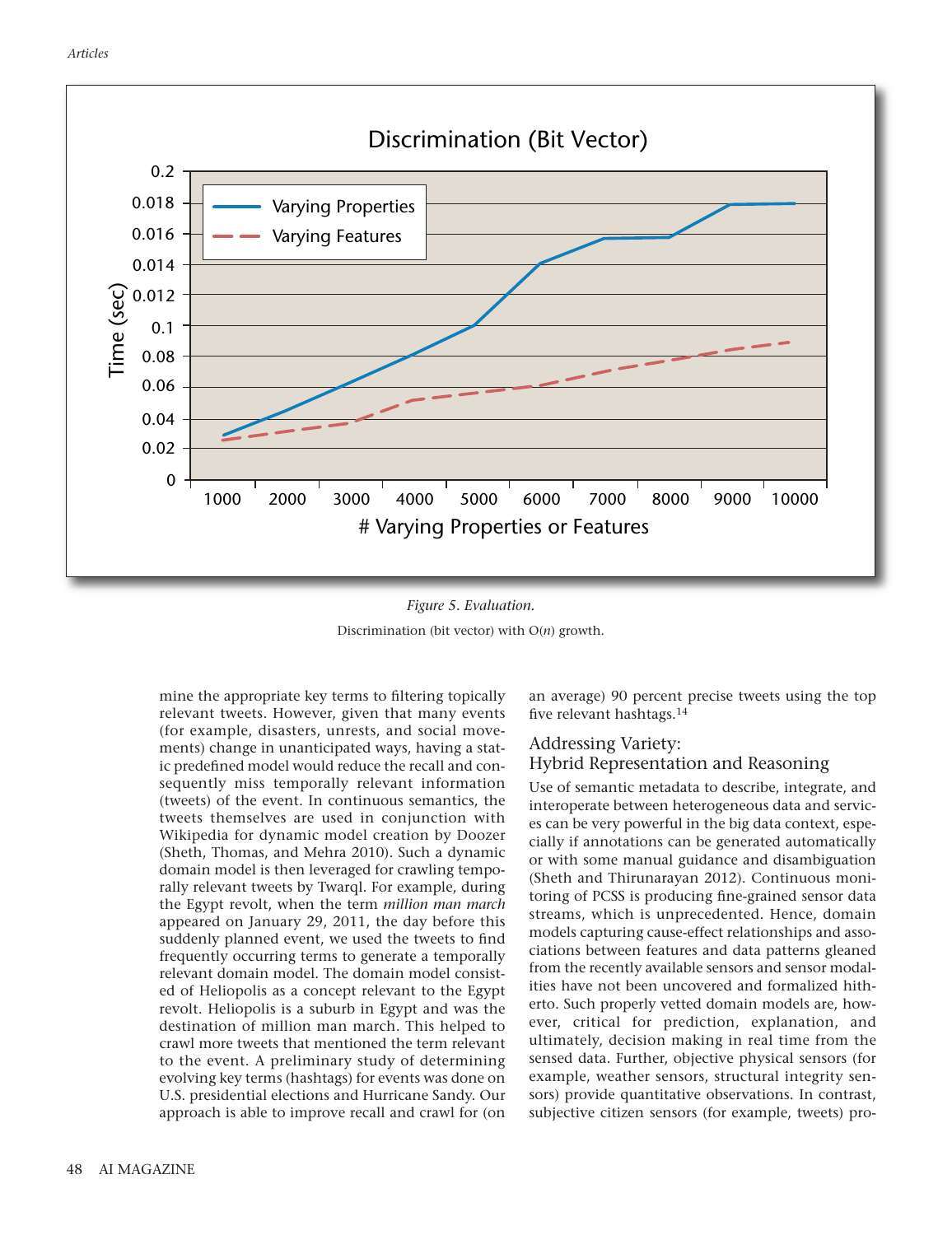

*Figure 6. Pipeline for Event Descriptions Using Continuous Semantics.*

vide qualitative high-level interpretation of a situation. For example, a sensed slow-moving traffic can result from rush hour, fallen trees, or icy conditions that can be determined from postings on social media. Thus physical and citizen sensors can provide complementary and corroborative information enabling disambiguation. Specifically, we have sought semantic integration of sensor and social data, using multiple domain ontologies and our IntellegO perceptual reasoning infrastructure, to improve situational awareness.

Learning domain models from data as well as specifying them declaratively has been widely studied (Domingo and Kersting 2013). The former approach is bottom up, machine driven, correlation based, and statistical in nature, while the latter approach is top down, manual, causal, and logical in nature. Significant benefit of using domain-specific knowledge in addition to machine-learning techniques is now well

appreciated (for example, Hammond, Sheth, and Kochut [2002]). The data-driven approach (for example, exemplified by probabilistic graphical models [Koller and Friedman 2009]) can be further divided into two levels: (1) structure learning that derives qualitative dependencies and (2) parameter learning that quantifies dependencies. We have investigated how to combine these approaches to obtain more complete and reliable situational awareness exploiting mutually corroborative as well as disambiguation information. Specifically, correlational structure gleaned from data provides the right level of abstraction for refinement and enhancement using declarative knowledge, prior to parameter estimation in order to learn reliable probabilistic graphical models (Anantharam, Thirunarayan, and Sheth 2013).

Statistical and machine-learning techniques can be brought to bear to discover correlations among various sensor modalities. Use of data to validate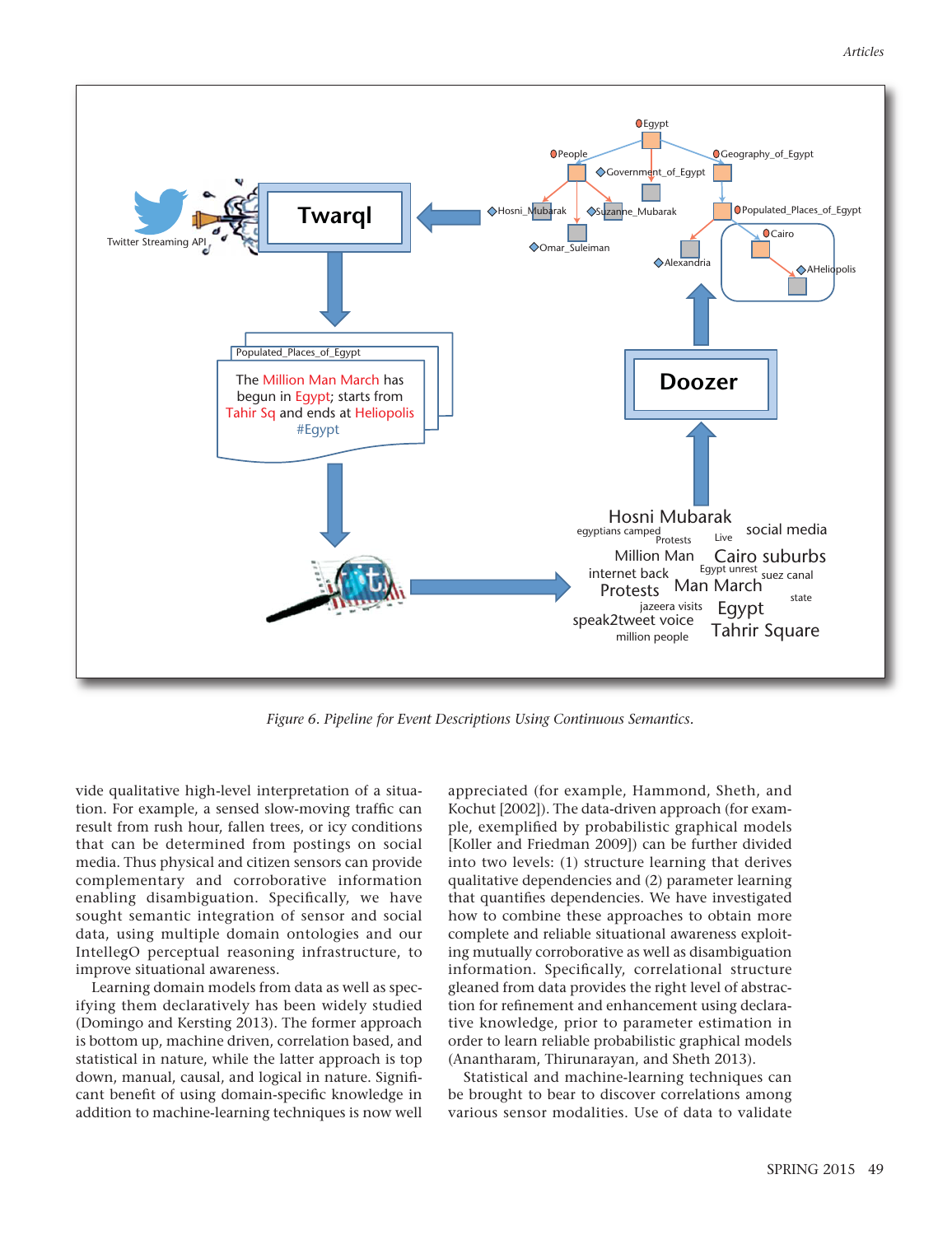domain models has been the hallmark of modern physics and it is imperative for data science as well (Brooks 2013a): data can help compensate for our overconfidence in our own intuitions and can help reduce the extent to which our desires distort our perceptions. However, big data can be noisy, skewed, inaccurate, and incomplete. Technically speaking, this can confound probability estimates by implicitly conditioning it.

Correlations between two concepts can arise for different reasons. First, correlations may be causal in nature that is consistent with cause-effect declarative knowledge. For example, anomalous motion of solar system planets with regard to Earth can be satisfactorily explained by heliocentrism and theory of gravitation, and the anomalous precision of Mercury's orbit can be clarified by the general theory of relativity. C-peptide protein can be used to estimate insulin produced by a patient's pancreas. Second, correlations may be coincidental due to data skew or misrepresentation. For example, data-empowered conflicting claims have been made with improper use of historical precedents (Cayo 2013, Stauffer 2002, Christensen 1997). <sup>15</sup> Third, correlations may be coincidental new discoveries. For example, Wal-Mart executives associated approaching hurricanes with people buying large quantities of strawberry Pop-Tarts (Brooks 2013b). Fourth, correlations may be anomalous and accidental. For example, since the 1950s, both the atmospheric carbon dioxide level and obesity levels have increased sharply. Finally, Pavlovian learning induced conditional reflex, and some of the financial market moves, are classic cases of correlation turning into causation!

Even though correlations can provide valuable insights, they can at best serve as a valuable hypothesis or deserve explaining from a background semantic theory before we can have full faith in them. For example, consider controversies surrounding assertions such as high debt causes low growth, and low growth causes high debt. On the other hand, stress/spicy foods are correlated with peptic ulcers, but the latter are caused by *Helicobacter pyroli*. 16

In essence, all these anecdotal examples show possible pitfalls that can also befall big data analytics and predictions, and potential benefits that can accrue.

Combining a statistical approach with declarative logical approach has been a holy grail of knowledge representation and reasoning (Domingo and Lowd 2009). Some specific research goals to be pursued here to improve the quality, generality, and dependability of background knowledge can include: (1) Gleaning of data-driven qualitative dependencies, and integration with qualitative declarative knowledge, that are at the same level of granularity and abstraction. (2) Use of these seed models to learn parameters for reliable fit with the data. For instance, 511.org data (for Bay Area road traffic network) can be analyzed to obtain progressively expressive mod-

els starting from gleaning undirected correlations among concepts, to updating (enhancing and correcting) it further using declarative knowledge from ConceptNet<sup>17</sup> to orient the dependencies among concepts, to quantifying dependencies (Anantharam, Thirunarayan, and Sheth 2013). Specifically, 511.org data can enable us to determine correlation between a number of random variables such as Travel Time, Volume, Speed, Delay, Active Event, Scheduled Event, Day of the Week, and Time of Day, associated with every road link. A Bayesian network can be gleaned from 511.org data and enhanced with explicitly provided declarative knowledge by humans or available in ConceptNet (Liu and Singh 2004). These enhancements can be in the form of correcting edges, orienting undirected edges, and adding new edges. For instance, the enhanced Bayesian network includes edges such as baseball-game  $\rightarrow$  traffic jam, traffic jam  $\rightarrow$  slow traffic, and bad weather  $\rightarrow$  slow traffic (from ConceptNet), and Time of Event  $\rightarrow$ Active Event, Volume  $\rightarrow$  Speed, and Speed  $\rightarrow$  Travel Time, and Scheduled Event  $\rightarrow$  Event (from 511.org).

We encourage four principled ways to integrate the declarative approach with progressively expressive probabilistic models for analyzing heterogeneous data (Domingo and Lowd 2009): (1) naive Bayes that treats all the features as independent; (2) conditional linear Gaussian that accommodates Boolean random variables; (3) linear Gaussian that learns both structure and parameters; and (4) temporal enrichments to these models that can account for the evolution in PCSS. We have applied this approach to fine-grained analysis of Kinect data streams by building models to predict whether a pose belongs to a human or an alien. <sup>18</sup> Such techniques can also be applied for activity recognition — ranging from monitoring Parkinson's or Alzheimer's patients to monitoring traffic and system health.

Orthogonal to these efforts are our research initiatives to deal with the variety of issues cropping up in formalizing materials and process specifications (specs). This can arise in the context of integrated computational materials engineering (ICME) and materials genome initiative (MGI). We are developing a continuum of lightweight ontologies to annotate documents and embed data semantics to deal with heterogeneity. For example, a spec can be annotated to different levels of detail. The simplest approach is to make explicit the source and nature of a spec (for example, AMS 4967 Ti Alloy in the form of bar, wire, and others). The next refinement can determine the names of the processing steps the spec describes (for example, composition, heat treatment). A really detailed approach can aggregate all the required parameters for carrying out a process/test (for example, annealing, tensile test). Our approaches present cost-benefit trade-offs accommodating various application scenarios from indexing and semantic search, to content extraction, to data integration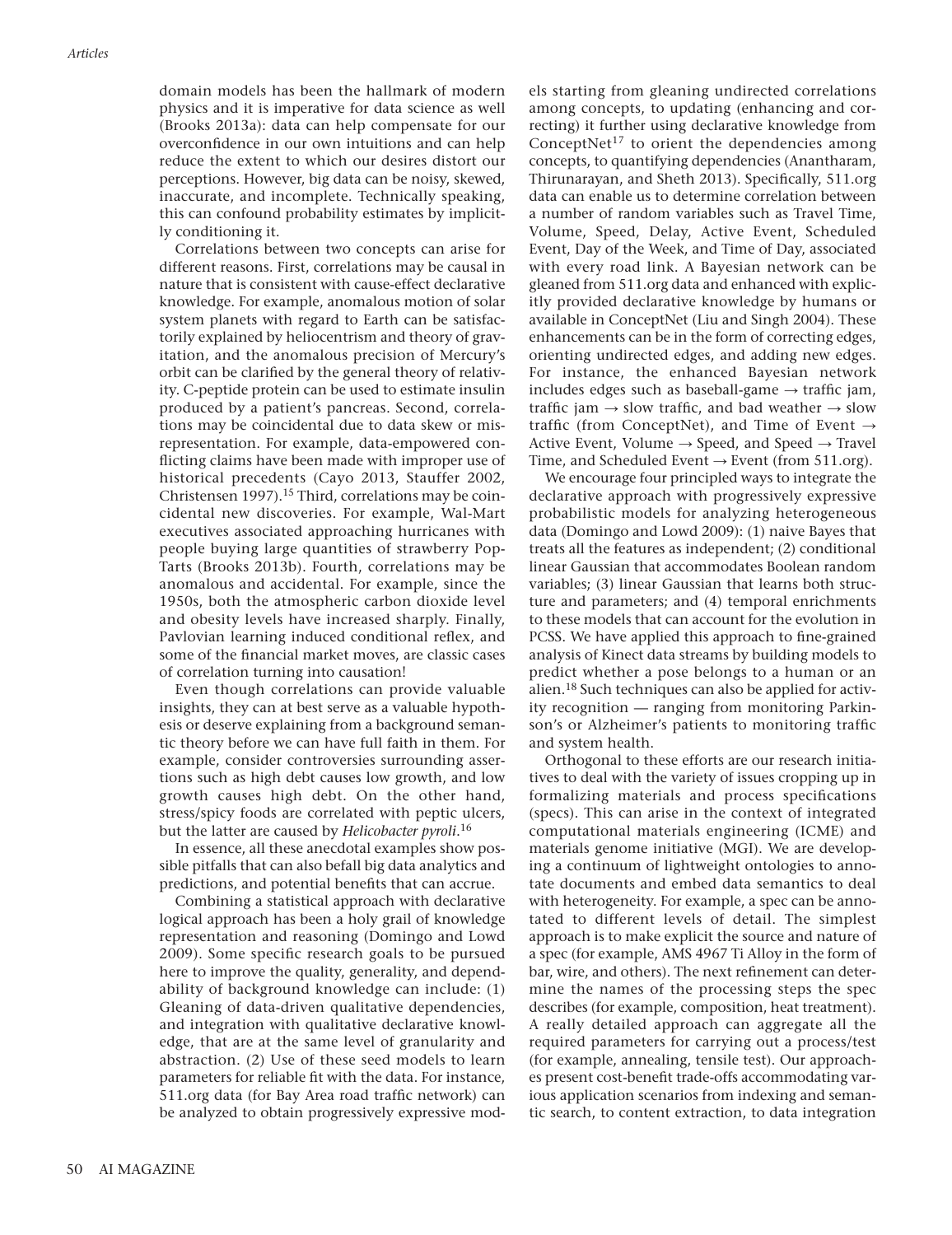(Thirunarayan, Berkovich, and Sokol 2005). Further, tabular data are compact and highly irregular (Thirunarayan 2005) because they are meant for human consumption. Developing regular data structures with well-defined semantics as targets for table translation is an active area of research (Thirunarayan and Sheth 2013).

#### Addressing Veracity: Gleaning Trustworthiness

A semantics-empowered integration of physical and citizen sensor data can improve assessing data trustworthiness by correlating data from different modalities. For example, during disaster scenarios, physical sensing may be prone to vagaries of the environment, whereas citizen sensing can be prone to rumors and inaccuracies. So combining their complementary strengths can enable robust situational awareness.

Detection of anomalous (machine or human) sensor data is fundamental to determining the trustworthiness of a sensor. For densely populated sensor networks, one can expect spatiotemporal coherence among sensor data generated by sensors in spatiotemporal proximity. Similarly, domain models can be used to correlate sensor data from heterogeneous sensors. However, anomaly detection in both social and sensor data is complicated as it may also represent an abnormal situation. (As an aside, trending topic abuses are common during disasters and political events/upheavals as illustrated by the infamous Kenneth Cole tweet [Anantharam, Thirunarayan, and Sheth 2012].) It may not be possible to distinguish an abnormal situation from a sensor fault or plausible rumor purely on the basis of observational data (for example, freezing temperature in April versus stuckat-zero fault). This may require exploring robust domain models for PCSS that can distinguish data reported by compromised sensors (respectively, malicious agents) from legitimate data signaling abnormal situation (respectively, unlikely event) or erroneous data from faulty sensors (uninformed public).

Reputation-based approaches can be adapted to deal with data from multiple sources (including human-in-the-loop) and over time, to compute the trustworthiness of aggregated data and their sources. Provenance tracking and representation can be the basis for gleaning trustworthiness.<sup>19, 20</sup> We have developed an upper-level trust ontology and a comparative analysis of several approaches to binary and multivalued trust and analyzed their robustness to various attacks (Thirunarayan et al. 2013). Specifically, we have used a Bayesian foundation in the form of beta distribution to formalize binary trust and Dirichlet distribution to formalize multivalued trust. For example, for the binary case, the dynamic trustworthiness of an agent (for example, sensor, vendor) can be characterized using Beta-PDF Beta(*a, b*), whose parameters can be gleaned from the total number of correct observations  $r = (a - 1)$  and the total number of erroneous observations  $s = (b - 1)$  so far. The overall trustworthiness (reputation) can then be equated to its mean:  $a / (a + b)$ . We have also analyzed the pros and the cons of several approaches to computing direct trust and (inferred) indirect trust. The indirect trust is computed using trust propagation rules for sequential chaining of edges and parallel aggregation of paths. We have also developed algorithms for computing the K-level trust metric based on Dirichlet distribution incorporating temporal decay, to make it robust with respect to various well-known attacks in trust networks (Thirunarayan et al. 2013). Unfortunately, there is neither a universal notion of trust that is applicable to all domains nor a clear explication of its semantics or computation in many situations (Josang 2009, Thirunarayan 2012).

Trust issues are crucial to big data analytics where we aggregate and integrate data from multiple sources, and in different contexts. The Holy Grail of trust research is to develop expressive trust frameworks that have both declarative/axiomatic and computational specifications. Furthermore, we need to devise methodologies for instantiating them for practical use by justifying automatic trust inference in terms of application-oriented semantics of trust (that is, vulnerabilities and risk tolerance).

#### Deriving Value: Evolving Background Knowledge, Actionable Intelligence, and Decision Making

The aforementioned research should yield new background knowledge applicable to big data instances and that can benefit end users' decision making (Sheth 2013). For specificity, here are some concrete examples of applications affected by our line of research.

Our first example is the health and well-being of patients afflicted with chronic conditions that can be improved by empowering patients to be more proactive and participatory in their own health care. Development of such mobile applications requires (1) building background knowledge/ontology involving disorders, causative triggers, symptoms, and medications; and (2) using environmental and on-body sensors, background knowledge, and patient health history to prescribe a regimen to avoid triggers, improve resistance, and treat symptoms.

As a second example, consider the acquisition of new background knowledge to improve coverage by exploiting EMR data (for example, in the cardiology context). Specifically, our research elicits missing knowledge by leveraging EMR data to hypothesize plausible relationships, gleaned through statistical correlations. These can be validated by domain experts with reduced manual effort (Perera et al. 2014).

As a third example, our research leveraged massive amounts of user-generated content to build high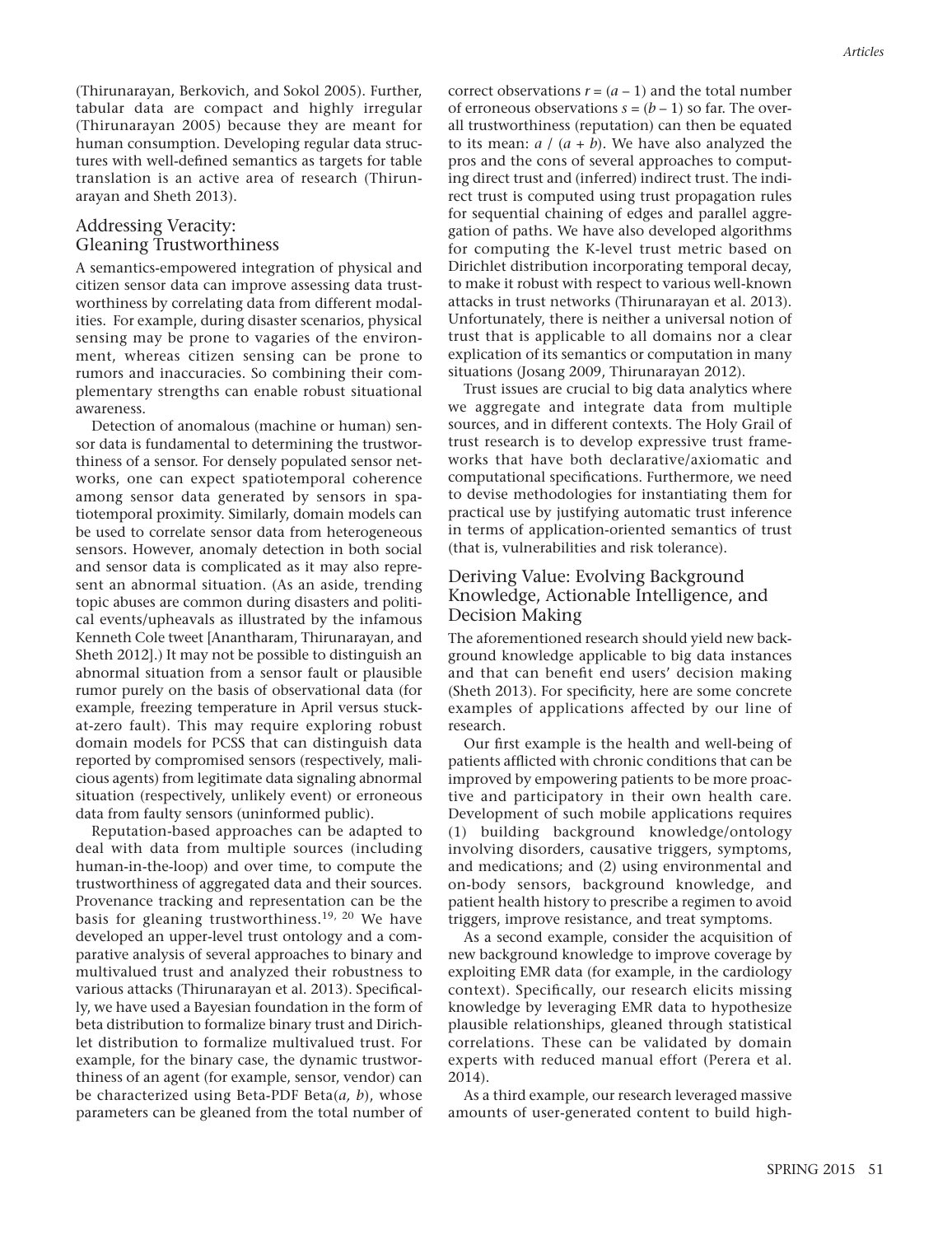quality prediction models. For example, Twitter and author-provided emotion hashtags can be harnessed for sentiment/emotion identification in tweets (Wang et al. 2012).

The observations and interactions in PCSS are characterized by three attributes. They are incomplete due to partial observation from the real world. There is uncertainty due to inherent randomness involved in the sensing process (noise in machine sensors and bias in citizen sensors). It is dynamic because of the ever changing and nondeterministic conditions of the physical world. Graphical models can be used to deal with incompleteness, uncertainty, and dynamism in many diverse domains. Unfortunately, extracting structure is very challenging due to data sparseness and difficulty in detecting causal links (Anantharam, Thirunarayan, and Sheth 2013). Declarative domain knowledge can obviate the need to learn everything from data. In addition, correlations derivable from data can be further consolidated if the declarative knowledge base provides evidence for it. Similarly to the traffic use case discussed before, we believe that leveraging domain ontologies and data sets published on the LOD cloud and integrating it with data-driven correlations will increase the fidelity of graphical models, improving their predictive and analytical power.

## Conclusions

We have outlined how semantic models and technologies can be, and in many cases are being, used to address various problems associated with big data. We overcome volume by enabling abstraction to achieve semantic scalability for decision making. We defined two operations — explanation and discrimination — that underlie the semantics of machine perception, and showed how they can be implemented efficiently on resourced-constrained devices. Variety challenges can be overcome using a continuum of lightweight semantics to achieve semantic integration and interoperability. We benefitted from combining statistical as well as declarative knowledge, to improve coverage, reliability, and semantic scalability. We employed dynamically constructed domain models for semantic filtering to deal with velocity. To improve veracity, we have used a Bayesian foundation to deal with homogeneous sensor networks, and semantics for cross-checking multimodal data against constraints. We achieved value by enriching background knowledge to make the knowledge comprehensive for better decision making. Given Kno.e.sis's empirically driven multidisciplinary research, we seek to harness semantics for big data that can affect a wide variety of application areas including medicine, health and well-being, disaster and crisis management, environment and weather, internet of things, sustainability and smart city infrastructure.

#### Acknowledgements

We acknowledge Cory Henson for significant contributions on semantic perception, Pramod Anantharam on hybridization of statistical and logic-based techniques and in dealing with real-world sensor and social data, and Pavan Kapanipathi and Sanjaya Wijeratne on continuous semantics. We acknowledge partial support from the National Science Foundation (NSF) awards IIS-1111182: SoCS: Social Media Enhanced Organizational Sensemaking in Emergency Response and IIS-1143717: EAGER — Expressive Scalable Querying over Integrated Linked Open Data. Any opinions, findings, and conclusions or recommendations expressed in this material are those of the authors and do not necessarily reflect the views of the NSF.

#### **Notes**

1. gigaom.com/2010/09/13/sensor-networks-top-social-networks-for-big-data-2.

2. www.michaeljfox.org/page.html?parkinsons-data-challenge.

- 3. www.nap.edu/catalog.php?record\_id=12199.
- 4. www.whitehouse.gov/mgi.
- 5. earthcube.ning.com.
- 6. nycopendata.socrata.com.
- 7. en.wikipedia.org/wiki/uberlingen\_mid-air\_collision.
- 8. bit.ly/1dFi5b3.
- 9. knoesis.org/projects/multidisciplinary.

10. www.cio.co.uk/insight/r-and-d/internet-of-everythingtweeting-tweets.

11. www.loa-cnr.it/ontologies/DUL.owl.

12. code.google.com/p/androjena.

13. www.samsung.com/us/mobile/cell-phones/SGH-I997 ZKAATT.

14. j.mp/C-crawling.

15. See Just Plain Data Analysis: Common Statistical Fallacies in Analyses of Social Indicator Data. Unpublished mss. (polmeth.wustl.edu/media/Paper/2008KlassASA2.pdf).

16. www.nobelprize.org/nobel\_prizes/medicine/laureates/ 2005/press.html.

17. csc.media.mit.edu/conceptnet.

18. See D. Koller's Programming Graphical Models course, (online.stanford.edu/pgm-fa12); (www.coursera.org/course/ pgm).

19. See www.isi.edu/~gil/research/provenance.html.

20. See J. M. G. Perez, Provenance and Trust, www.slide share.net/jmgomez23/provenance-and-trust.

#### References

Anantharam, P.; Thirunarayan, K.; and Sheth, A. 2012. Topical Anomaly Detection for Twitter Stream. In *Proceedings of ACM Web Science* 2012, 11–14. New York: Association for Computer Machinery.

Anantharam, P.; Thirunarayan, K.; and Sheth, A. 2013. Traffic Analytics Using Probabilistic Graphical Models Enhanced with Knowledge Bases. Paper presented at the 2nd International workshop on Analytics for Cyber-Physical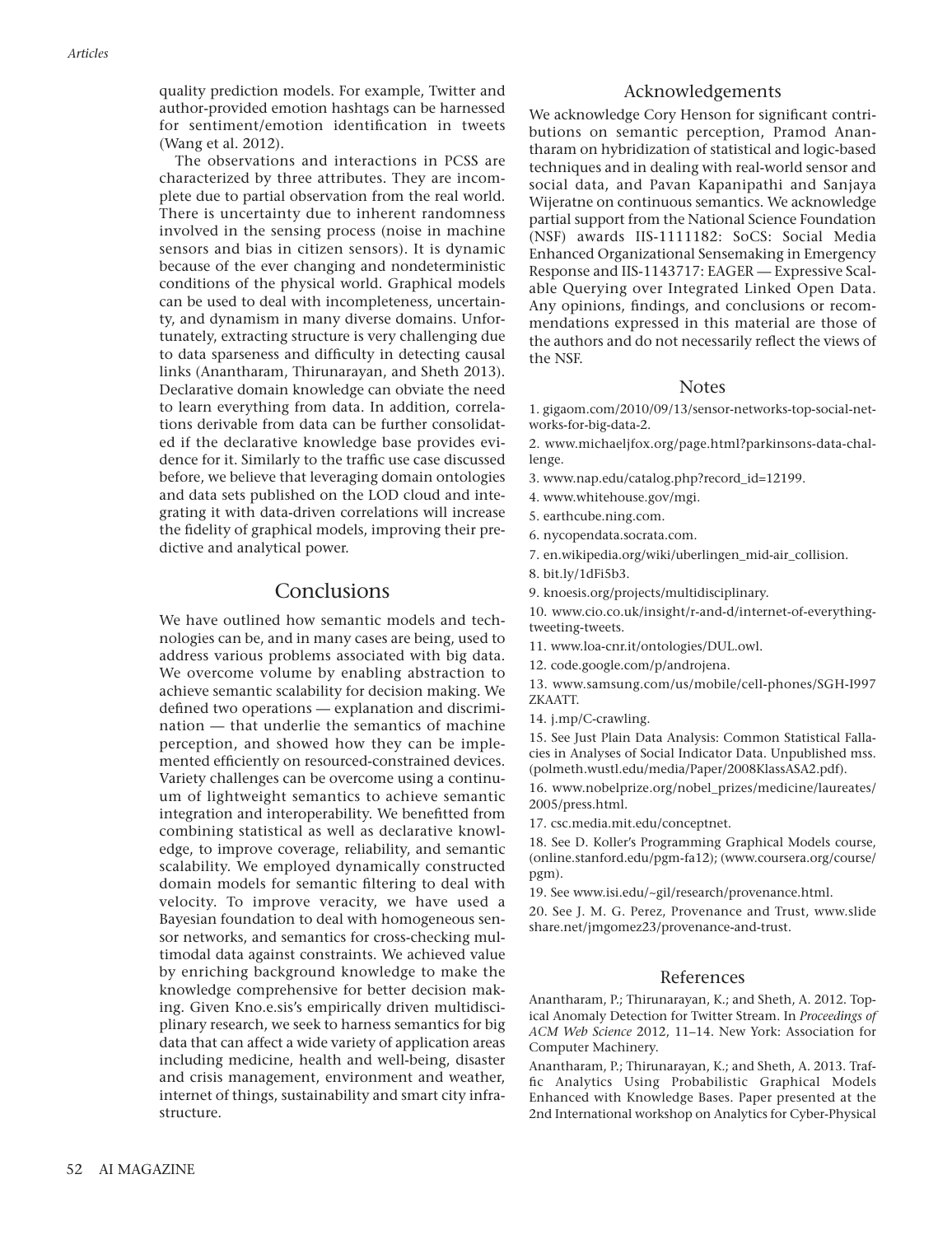Systems, 2013 SIAM International Conference on Data Mining, Austin Texas, May 2–4.

Brooks, D. 2013a. What Data Can't Do? *New York Times* (February 18). www.nytimes.com/2013/02/19/opinion/ brooks-what-data-cant-do.html?\_r=0

Brooks, D. 2013b. What You'll Do Next. *New York Times* April 13 www.nytimes.com/2013/04/16/opinion/brookswhat-youll-do-next.html

Cayo, D. 2013. Bad Data Leads to Bad Decisions on Foreign Aid. *Vancouver Sun* (April 19), www.vancouversun.com/business/Cayo+data+leads+decisions+foreign/8268906/story.ht ml?\_\_federated=1

Christensen, C. M. 1997. *The Innovator's Dilemma: When New Technologies Cause Great Firms to Fail.* Cambridge, MA: Harvard Business School Press.

Domingo, P., and Kersting, K. 2013. Combining Logic and Probability: Languages, Algorithms, and Applications. Tutorial Presentation at the Twenty-Seventh AAAI Conference on Artificial Intelligence, Bellevue, WA, July 14. (Slides: www-kd.iai.uni-bonn.de/index.php?page=news\_details &id=30)

Domingo, P., and Lowd, D. 2009. *Markov Logic: An Interface Layer for Artificial Intelligence*. San Rafael, CA: Morgan and Claypool.

Hammond, B.; Sheth, A.; and Kochut, K. 2002. Semantic Enhancement Engine: A Modular Document Enhancement Platform for Semantic Applications over Heterogeneous Content, In *Real World Semantic Web Applications, Frontiers in Artificial Intelligence and Applications,* vol. 92, ed. V. Kashyap and L. Shklar, 29–49. Amsterdam: IOS Press.

Henson, C. 2013. A Semantics-based Approach to Machine Perception. Doctoral Dissertation. Department of Computer Science and Engineering, Wright State University, Dayton, OH.

Henson, C.; Pschorr, J.; Sheth, A.; and Thirunarayan, K. 2009. SemSOS: Semantic Sensor Observation Service. In *Proceedings of the 2009 IEEE International Symposium on Collaborative Technologies and Systems* (CTS 2009). Piscataway, NJ: Institute for Electrical and Electronics Engineers.

Henson, C.; Sheth, A.; and Thirunarayan, K. 2012. Semantic Perception: Converting Sensory Observations to Abstractions, *IEEE Internet Computing* 16(2): 26–34.

Henson, C.; Thirunarayan, K.; and Sheth, A. 2011. An Ontological Approach to Focusing Attention and Enhancing Machine Perception on the Web. *Applied Ontology* 6(4): 345– 376.

Henson, C.; Thirunarayan, K.; and Sheth, A. 2012. An Efficient Bit Vector Approach to Semantics-Based Machine Perception in Resource-Constrained Devices. In *The Semantic Web,* Lecture Notes in Computer Science Volume 7649. Berlin: Springer.

Josang, A. 2009. Trust and Reputation Systems. Invited Tutorial presented at the Third International Federation for Information Processing Conference on Trust Management. West Lafayette, IN, June 16–19.

Kapanipathi, P.; Thirunarayan, K.; Sheth, A.; and Hitzler, P. 2013. Leveraging Semantics for Detection of Event-Descriptors on Twitter. Kno.e.sis Center, Wright State University, Technical Report.

Koller, D., and Friedman, N. 2009. *Probabilistic Graphical Models — Principles and Techniques*. Cambridge, MA: The MIT Press.

Liu, H., and Singh, P. 2004. ConceptNet—A Practical Commonsense Reasoning Tool-Kit. *BT Technology Journal* 22(4): 211–226.

Mendes, P. N.; Passant, A.; Kapanipathi, P.; and Sheth, A. P. 2010. Linked Open Social Signals. In *Proceedings of the 2010 IEEE/WIC/ACM International Conference on Web Intelligence and Intelligent Agent Technology,* vol. 1. Piscataway, NJ: Institute of Electrical and Electronics Engineers.

Perera, S.; Henson, C.; Thirunarayan, K.; Sheth, A.; and Nair, S. 2014. Semantics Driven Approach for Knowledge Acquisition from EMRs *IEEE Journal of Biomedical and Health Informatics* 18(2): 515–24. dx.doi.org/10.1109/JBHI.2013. 2282125.

Sheth, A. 2013. Transforming Big Data into Smart Data: Deriving Value via Harnessing Volume, Variety, and Velocity Using Semantics and Semantic Web. Keynote talk presented at the 21st Italian Symposium on Advanced Database Systems, Roccella Jonica, Italy, 30 June.

Sheth, A. 2011a. Semantics Scales Up: Beyond Search in Web 3.0. *IEEE Internet Computer* 15(6): 3–6. dx.doi.org/10. 1109/MIC.2011.157

Sheth, A. 2011b. Citizen Sensing-Opportunities and Challenges in Mining Social Signals and Perceptions. Invited Talk presented at the Microsoft Research Faculty Summit 2011, 18–20 July, Redmond, WA.

Sheth, A., and Thirunarayan, K. 2012. *Semantics Empowered Web 3.0: Managing Enterprise, Social, Sensor, and Cloud-Based Data and Services for Advanced Applications.* Synthesis Lectures on Data Management, Morgan and Claypool Publishers.

Sheth, A.; Anantharam, P.; and Henson, C. 2013. Physical-Cyber-Social Computing: An Early 21st Century Approach, *IEEE Intelligent Systems* 28(1): 79–82.

Sheth, A.; Thomas, C.; and Mehra, P. 2010. Continuous Semantics to Analyze Real-Time Data, IEEE Internet Computing, 14 (6), 84–89. http://wiki.knoesis.org/index.php/ Continuous\_Semantics\_to\_Analyze\_Real\_Time\_Data

Stauffer, D. 2002. How Good Data Leads to Bad Decisions. *Harvard Mangement Update Newsletter* December: 25–27.

Thirunarayan, K. 2012. Trust Networks Tutorial presented at the International Conference on Collaboration Technologies and Systems, Denver, CO, 21–25 May. (www. slideshare.net/knoesis/trust-networks)

Thirunarayan, K. 2005. On Embedding Machine-Processable Semantics into Documents. *IEEE Transactions on Knowledge and Data Engineering* 17(7): 1014–1018. dx.doi. org/10.1109/TKDE.2005.113

Thirunarayan, K., and Sheth, A. 2013. Semantics-Empowered Approaches to Big Data Processing for Physical-Cyber-Social Applications, In Semantics for Big Data: Papers from the AAAI Symposium. AAAI Technical Report FS-13-04, 68– 75.

Thirunarayan, K.; Anantharam, P.; Henson, C.; and Sheth, A. 2013. Comparative Trust Management with Applications: Bayesian Approaches Emphasis. *Future Generation Computer Systems* 31(February): 182–199. dx.doi.org/ 10.1016/j.future.2013.05.006

Thirunarayan, K.; Berkovich, A.; and Sokol, D. Z. 2005. An Information Extraction Approach to Reorganizing and Summarizing Specifications. *Information & Software Technology* 47(4): 215–232. dx.doi.org/10.1016/j.infsof.2004. 08.003